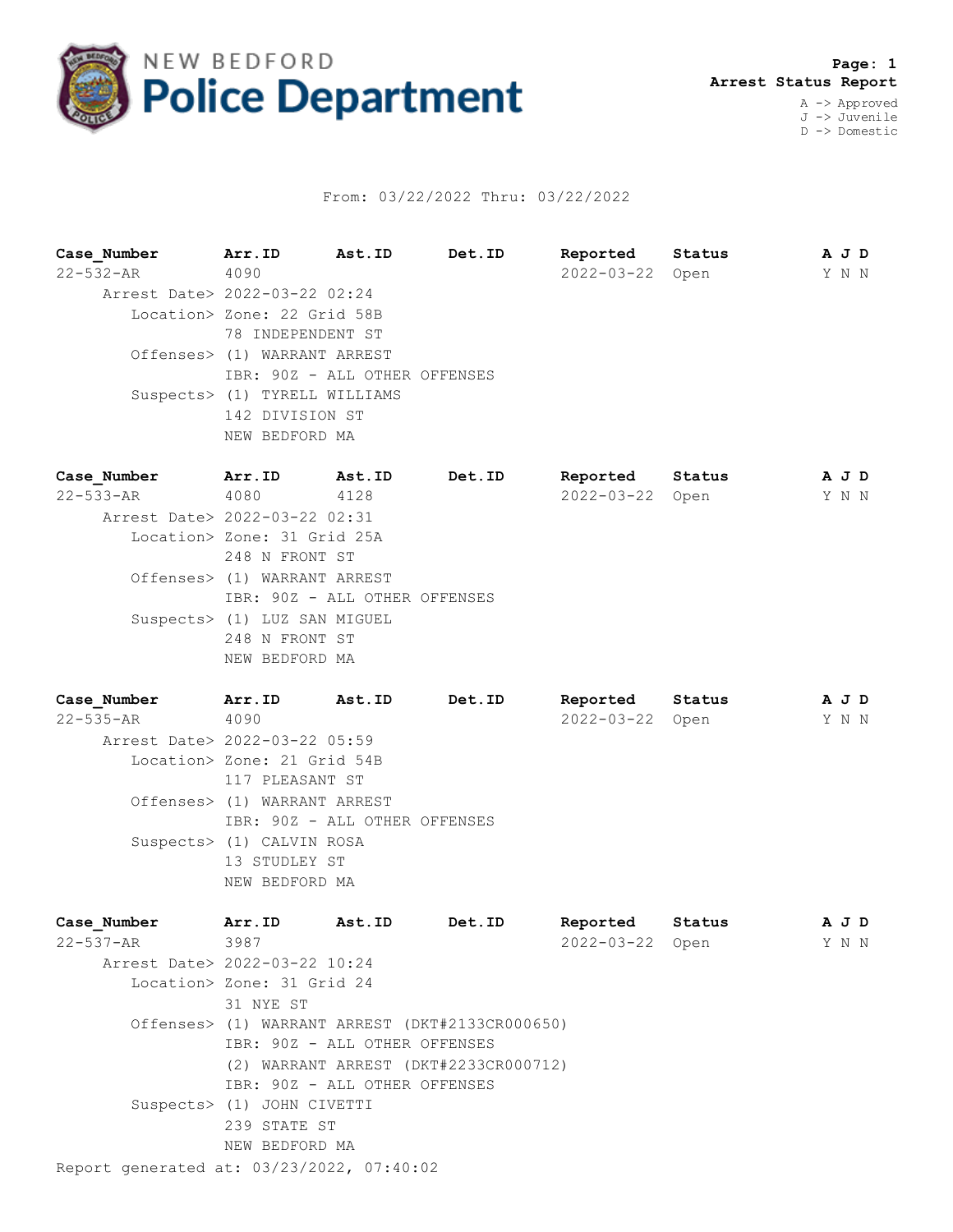

 **Page: 2 Arrest Status Report**

A -> Approved J -> Juvenile D -> Domestic

| Case Number                   | Arr.ID                                      | Ast.ID | Det.ID | Reported   | Status | A J D |
|-------------------------------|---------------------------------------------|--------|--------|------------|--------|-------|
| 22-539-AR                     | 4054                                        |        |        | 2022-03-22 | Open   | Y N N |
| Arrest Date> 2022-03-22 12:44 |                                             |        |        |            |        |       |
|                               | Location> Zone: 14 Grid 36                  |        |        |            |        |       |
|                               | 109 HILLMAN ST                              |        |        |            |        |       |
|                               | Offenses> (1) WARRANT ARREST (2233CR001462) |        |        |            |        |       |
|                               | IBR: 90Z - ALL OTHER OFFENSES               |        |        |            |        |       |
|                               | Suspects> (1) JOSEPH CARELA-CARTY           |        |        |            |        |       |
|                               | 273 S SECOND ST                             |        |        |            |        |       |
|                               | NEW BEDFORD MA                              |        |        |            |        |       |
|                               |                                             |        |        |            |        |       |

| Case Number                   | Arr.ID                        | Ast.ID | Det.ID | Reported         | Status | A J D |  |
|-------------------------------|-------------------------------|--------|--------|------------------|--------|-------|--|
| 22-541-AR 3902                |                               | 3881   |        | $2022 - 03 - 22$ | Open   | YNN   |  |
| Arrest Date> 2022-03-22 14:24 |                               |        |        |                  |        |       |  |
|                               | Location> Zone: 11 Grid 40B   |        |        |                  |        |       |  |
|                               | 134 ELM ST                    |        |        |                  |        |       |  |
|                               | Offenses> (1) WARRANT ARREST  |        |        |                  |        |       |  |
|                               | IBR: 90Z - ALL OTHER OFFENSES |        |        |                  |        |       |  |
|                               | Suspects> (1) STEVEN OURIQUE  |        |        |                  |        |       |  |
|                               | 170 RIVERSIDE AVE             |        |        |                  |        |       |  |
|                               | NEW BEDFORD MA                |        |        |                  |        |       |  |
|                               |                               |        |        |                  |        |       |  |

| Case Number                   | Arr.ID                                         | <b>Ast.ID</b>                         | Det.ID                               | Reported Status |  | A J D |  |  |
|-------------------------------|------------------------------------------------|---------------------------------------|--------------------------------------|-----------------|--|-------|--|--|
| 22-542-AR                     | 4089                                           | 4099                                  |                                      | 2022-03-22 Open |  | Y N N |  |  |
| Arrest Date> 2022-03-22 14:51 |                                                |                                       |                                      |                 |  |       |  |  |
|                               | Location> Zone: 11 Grid 39B                    |                                       |                                      |                 |  |       |  |  |
|                               | 813 PURCHASE ST                                |                                       |                                      |                 |  |       |  |  |
|                               | Offenses> (1) WARRANT ARREST DKT# 2033CR003172 |                                       |                                      |                 |  |       |  |  |
|                               |                                                | IBR: 90Z - ALL OTHER OFFENSES         |                                      |                 |  |       |  |  |
|                               |                                                | (2) WARRANT ARREST DKT # 2133CR000074 |                                      |                 |  |       |  |  |
|                               |                                                | IBR: 90Z - ALL OTHER OFFENSES         |                                      |                 |  |       |  |  |
|                               |                                                | (3) WARRANT ARREST DKT# 2133CR002376  |                                      |                 |  |       |  |  |
|                               |                                                | IBR: 90Z - ALL OTHER OFFENSES         |                                      |                 |  |       |  |  |
|                               |                                                |                                       | (4) WARRANT ARREST DKT# 2133CR004561 |                 |  |       |  |  |
|                               |                                                | IBR: 90Z - ALL OTHER OFFENSES         |                                      |                 |  |       |  |  |
|                               | Suspects> (1) ZAVIER DAWSON                    |                                       |                                      |                 |  |       |  |  |
|                               | 75 THOMAS ST                                   |                                       |                                      |                 |  |       |  |  |
|                               | NEW BEDFORD MA                                 |                                       |                                      |                 |  |       |  |  |
|                               |                                                |                                       |                                      |                 |  |       |  |  |

| Case Number                   | Arr.ID                              | <b>Ast.ID</b>                      | Det.ID                                | Reported        | Status | A J D |  |
|-------------------------------|-------------------------------------|------------------------------------|---------------------------------------|-----------------|--------|-------|--|
| $22 - 544 - AR$               | 4073                                |                                    |                                       | 2022-03-22 Open |        | Y N N |  |
| Arrest Date> 2022-03-22 15:27 |                                     |                                    |                                       |                 |        |       |  |
|                               | Location> Zone: 11 Grid 40B         |                                    |                                       |                 |        |       |  |
|                               | 134 ELM ST                          |                                    |                                       |                 |        |       |  |
|                               | Offenses> (1) DRUG, POSSESS CLASS B |                                    |                                       |                 |        |       |  |
|                               |                                     |                                    | IBR: 35A - DRUG / NARCOTIC VIOLATIONS |                 |        |       |  |
|                               |                                     | (2) CONSPIRACY TO VIOLATE DRUG LAW |                                       |                 |        |       |  |
|                               |                                     | IBR: 90Z - ALL OTHER OFFENSES      |                                       |                 |        |       |  |
|                               |                                     |                                    |                                       |                 |        |       |  |